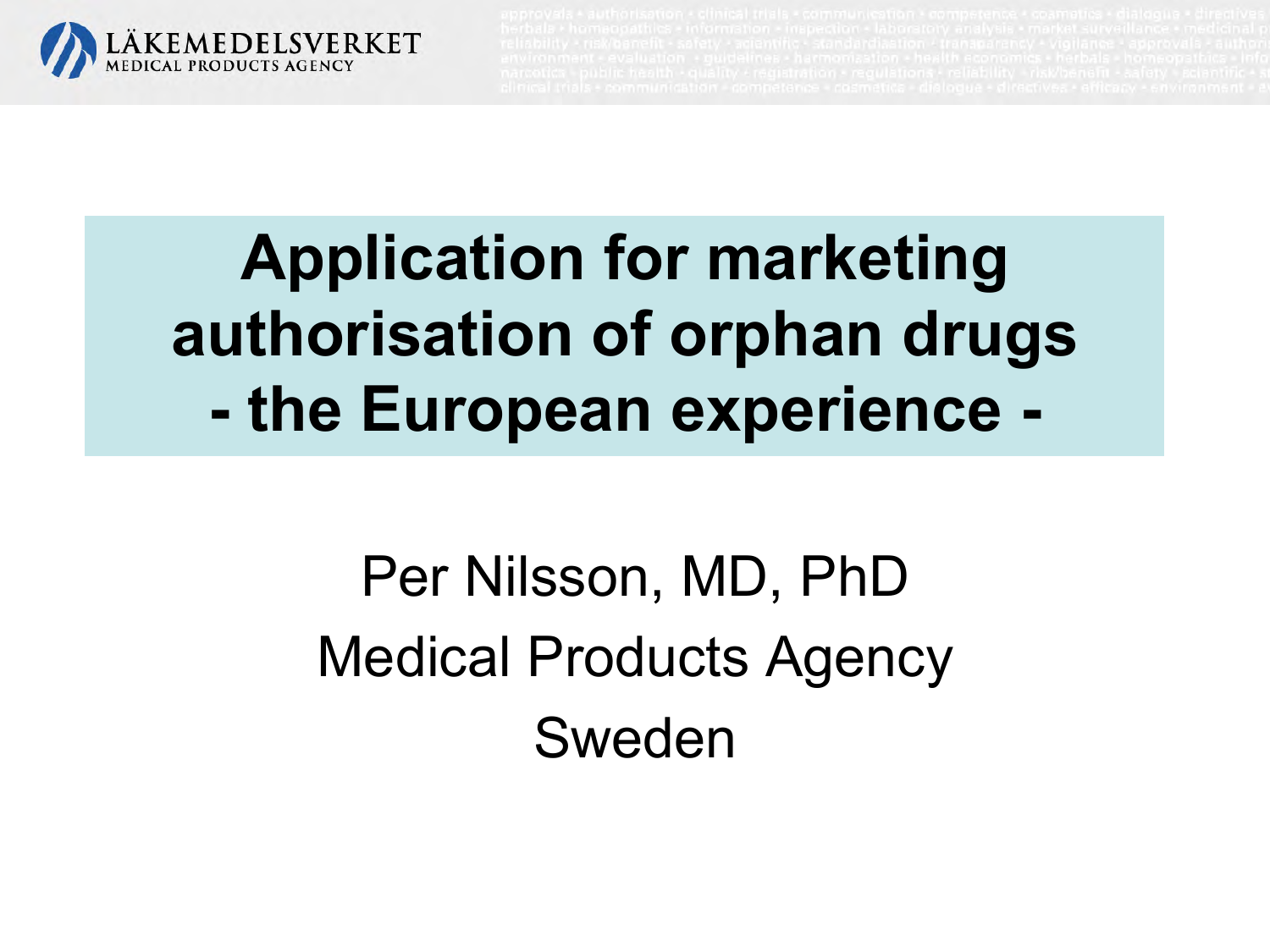

### **Authorisation of Orphan Drugs in Europe History (1)**

- Pre 1998 and ongoing
	- Marketing authorisation through national approval and mutual recognition
- 1998 Commission proposal for Community Procedure
	- Designation of orphan drug status
	- Incentives for development and authorisation
		- Market exclusivity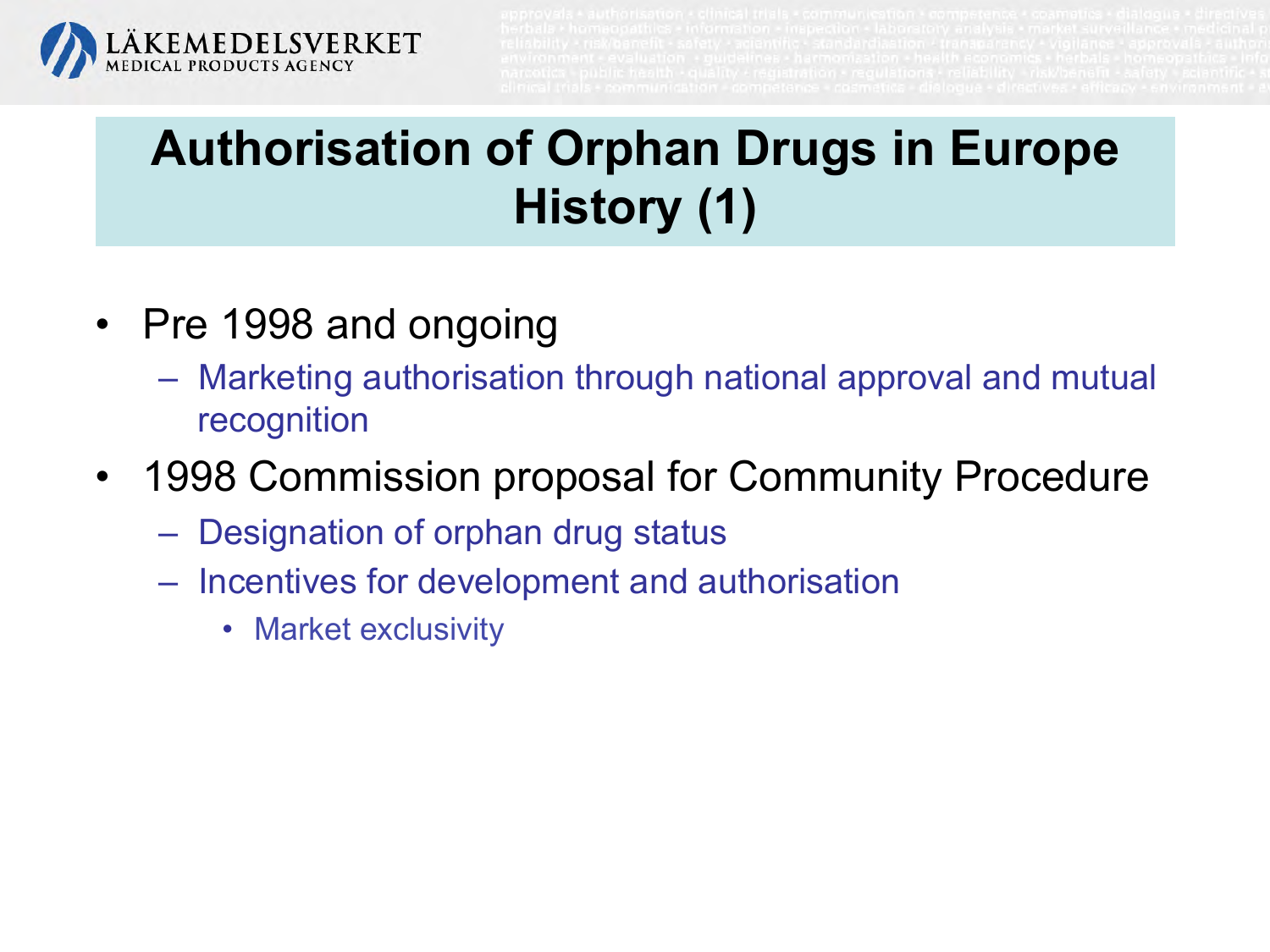

## **Authorisation of Orphan Drugs in Europe History (2)**

- 1998 Commission proposal for Community Procedure
- 2000 OrphanDrugs Regulation 141/2000 (EC)
	- Designation criteria (COMP evaluation, EC decision)
		- Prevalence ≤5/10,000
		- Life-threatening or chronically disabling disease
		- No satisfactory method or "significant benefit"
	- Incentives for development and authorisation
		- Fees, Protocol Assistance
		- Market exclusivity in indication 10 years
			- for "similar" substance unless "clinically superior"
	- Marketing authorisation (CHMP evaluation, EC decision)
		- Full access to Community MA procedure
		- "Normal" evaluation criteria (Q,S;E)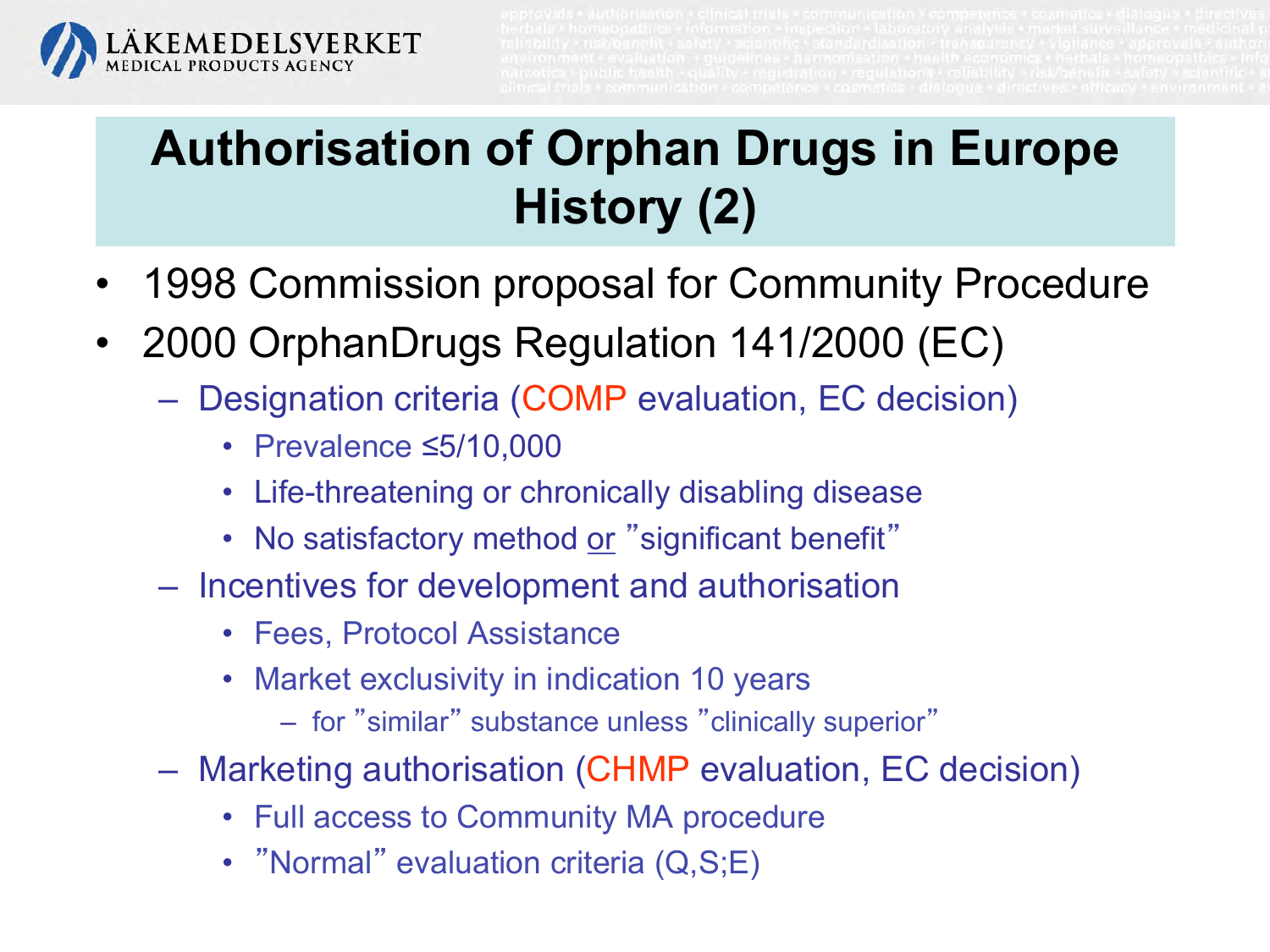

## **Authorisation of Orphan Drugs in Europe History (3)**

- 1998 Commission proposal for Community Procedure
- 2000 OrphanDrugs Regulation 141/2000 (EC)
- 2001 First Community marketing authorisations of designated orphan drugs
	- Fabrazyme
	- Replagal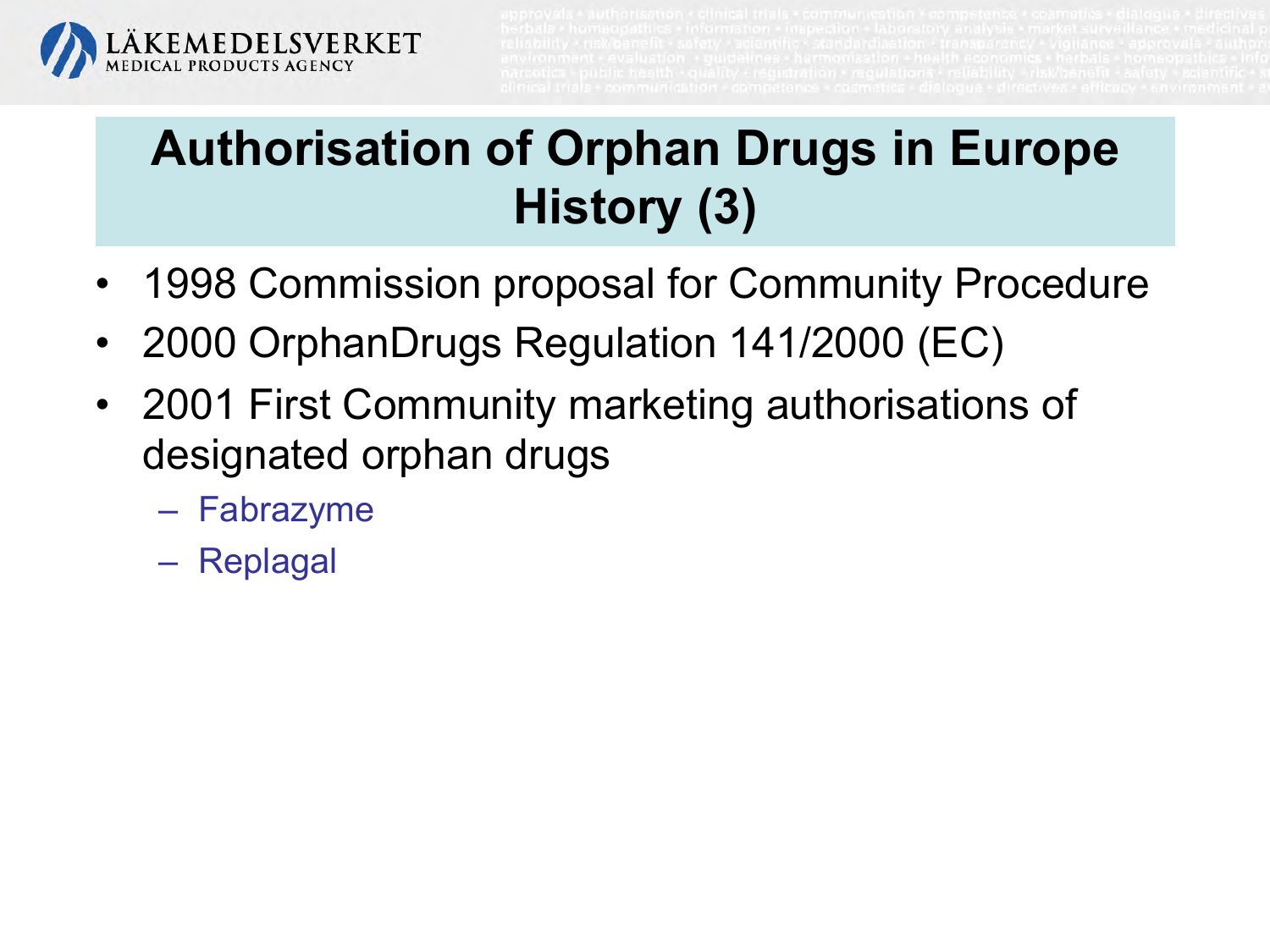

### **Authorisation of Orphan Drugs in Europe History (4)**

- 1998 Commission proposal for Community Procedure
- 2000 OrphanDrugs Regulation 141/2000 (EC)
- 2001 First Community marketing authorisations
- 2005 Revised pharmaceutical legislation
	- Centralised Procedure compulsory for orphan drugs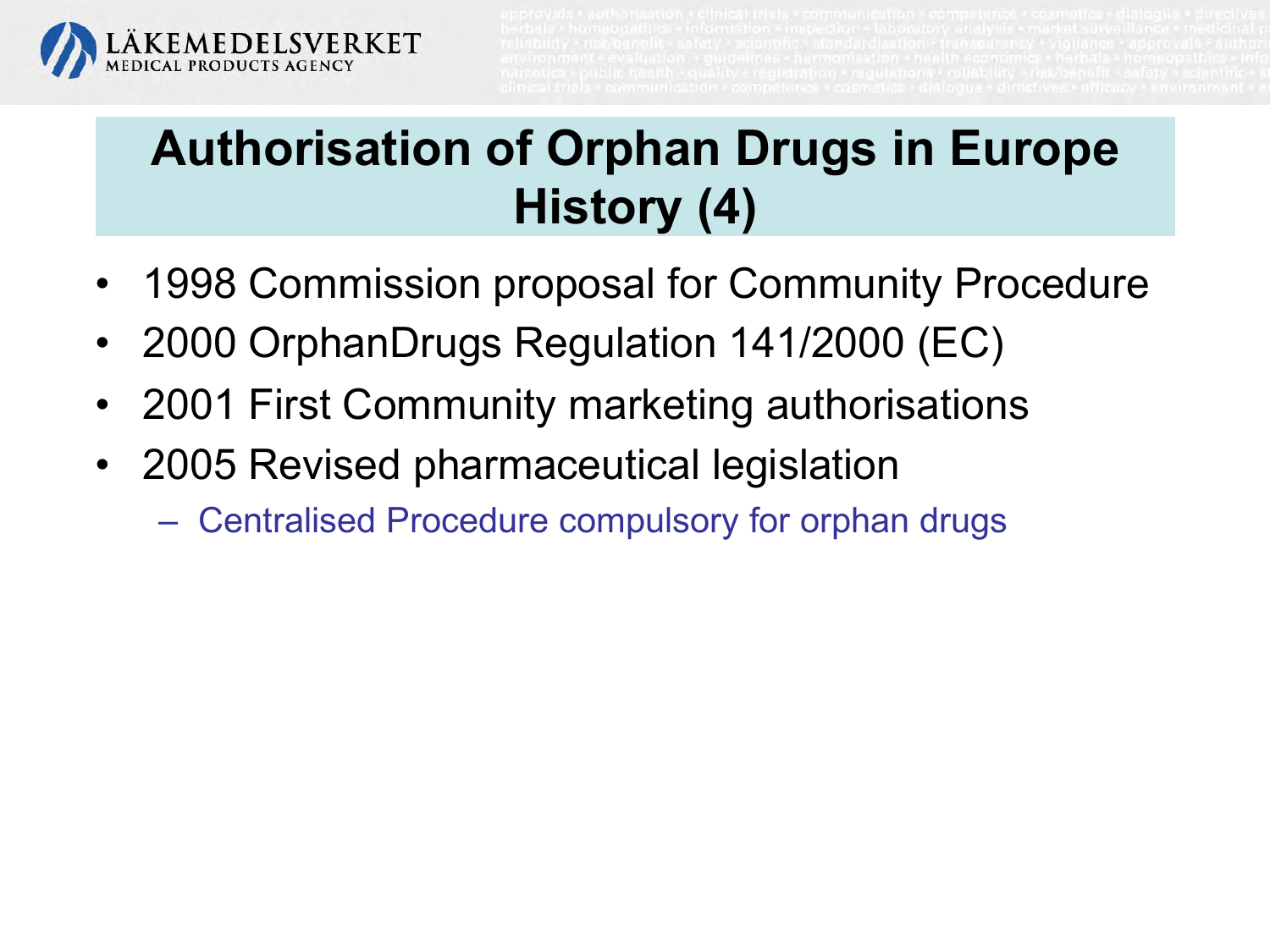

#### **The Centralised European Procedure**

**EMEA:** European Medicines Agency, **CHMP**: Committee for Medicinal Products for Human Use; **COMP**: Committee for Orphan Medicinal Products;  **BPWG:** Working Group on Blood Products; **BWP**: Biotech Working Party; **EWP**: Efficacy Working Party; **PhVWP**: Pharmacovigilance Working Party; **QWP:** Quality Working Party; **SAWP**: Scientific Advice Working Party **SWP**: Safety Working Party

> **EU Commission (DG3 Industry/Pharmaceuticals/Cosmetics) Standing Committee**



**National Competent Agencies Network Scientific and Regulatory Expertise**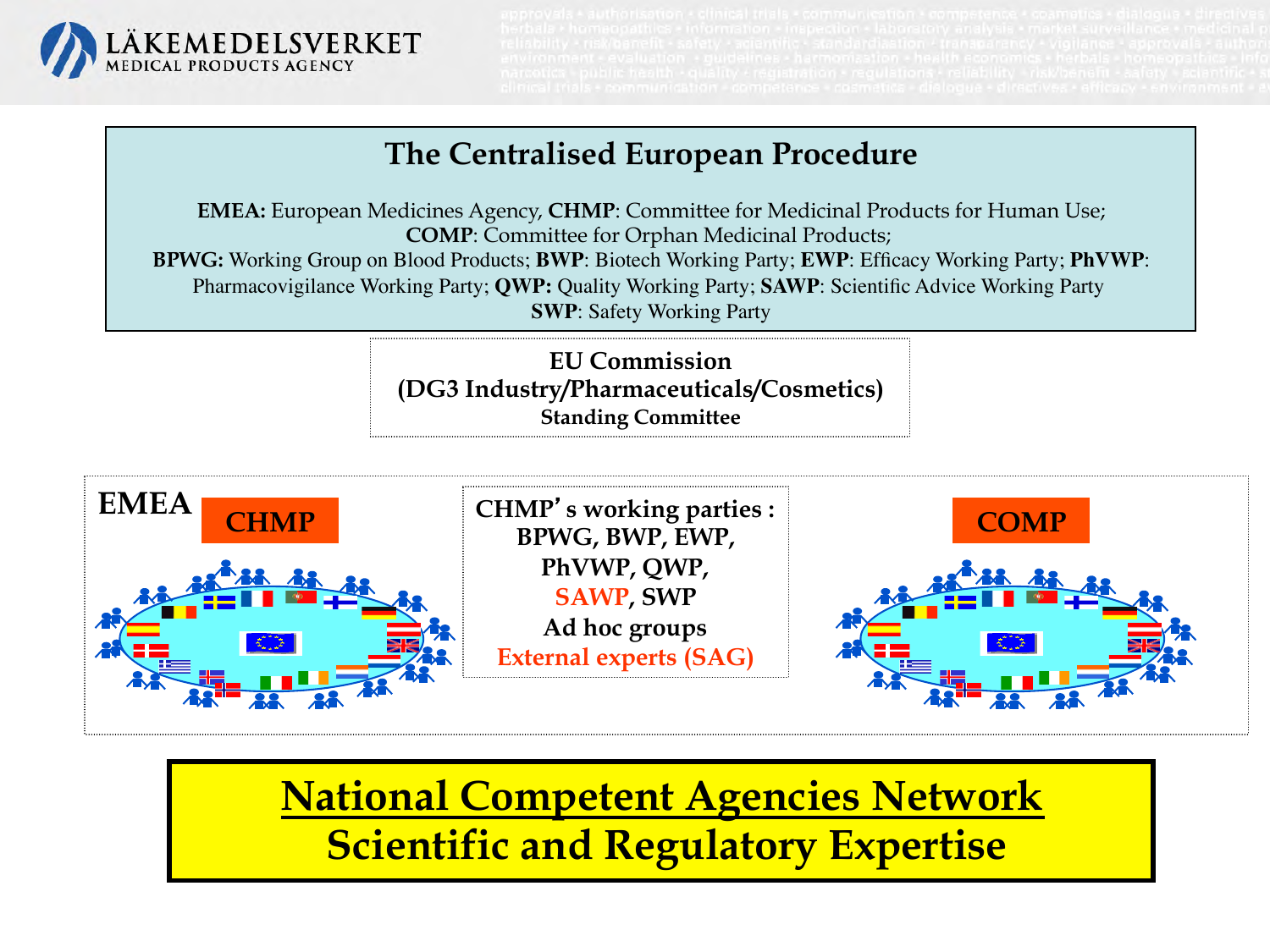

## **Centralised Procedure Outcome**

- EU marketing authorisation
- One set of product information (SPC, PL)
- European Public Assessment report
- National information from NCA / other bodies to prescribers / patients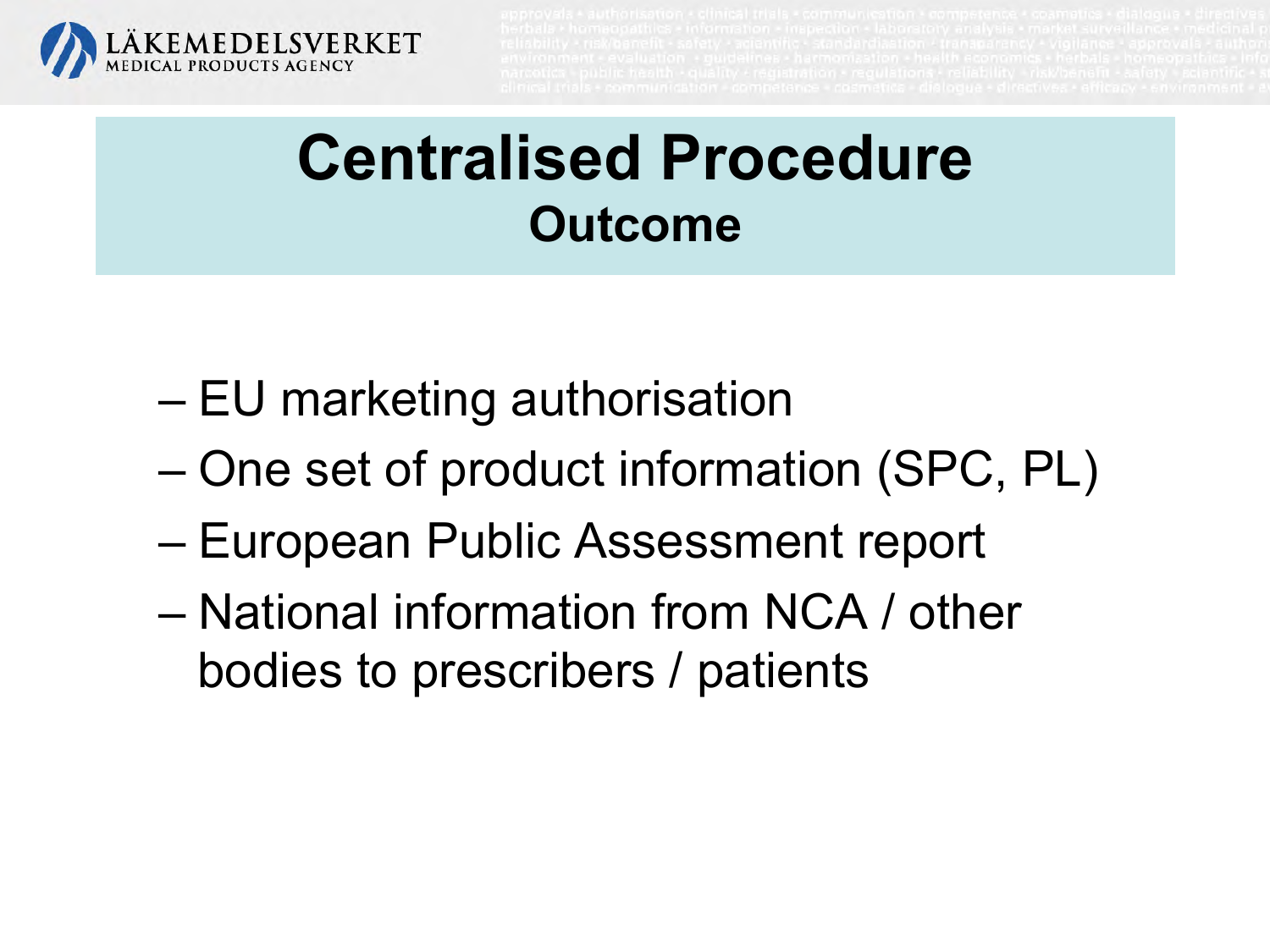

### **Orphan Designation Applications to COMP**

|                                               | 2000     | 2001 | 2002 | 2003 | 2004           | <b>Total</b>   |
|-----------------------------------------------|----------|------|------|------|----------------|----------------|
| <b>No. of applications</b><br>submitted       | 72       | 83   | 80   | 87   | 80             | 402            |
| <b>Positive COMP Opinions</b>                 | 26       | 64   | 43   | 54   | 61             | 248            |
| <b>Commission Designations</b>                | 14       | 64   | 49   | 55   | 43             | 225            |
| <b>Final Negative COMP</b><br><b>Opinions</b> | $\bf{0}$ | 1    | 3    | 1    | $\overline{2}$ | $\overline{7}$ |
| <b>Withdrawals after</b><br><b>Submission</b> | 3        | 25   | 24   | 35   | 15             | 119            |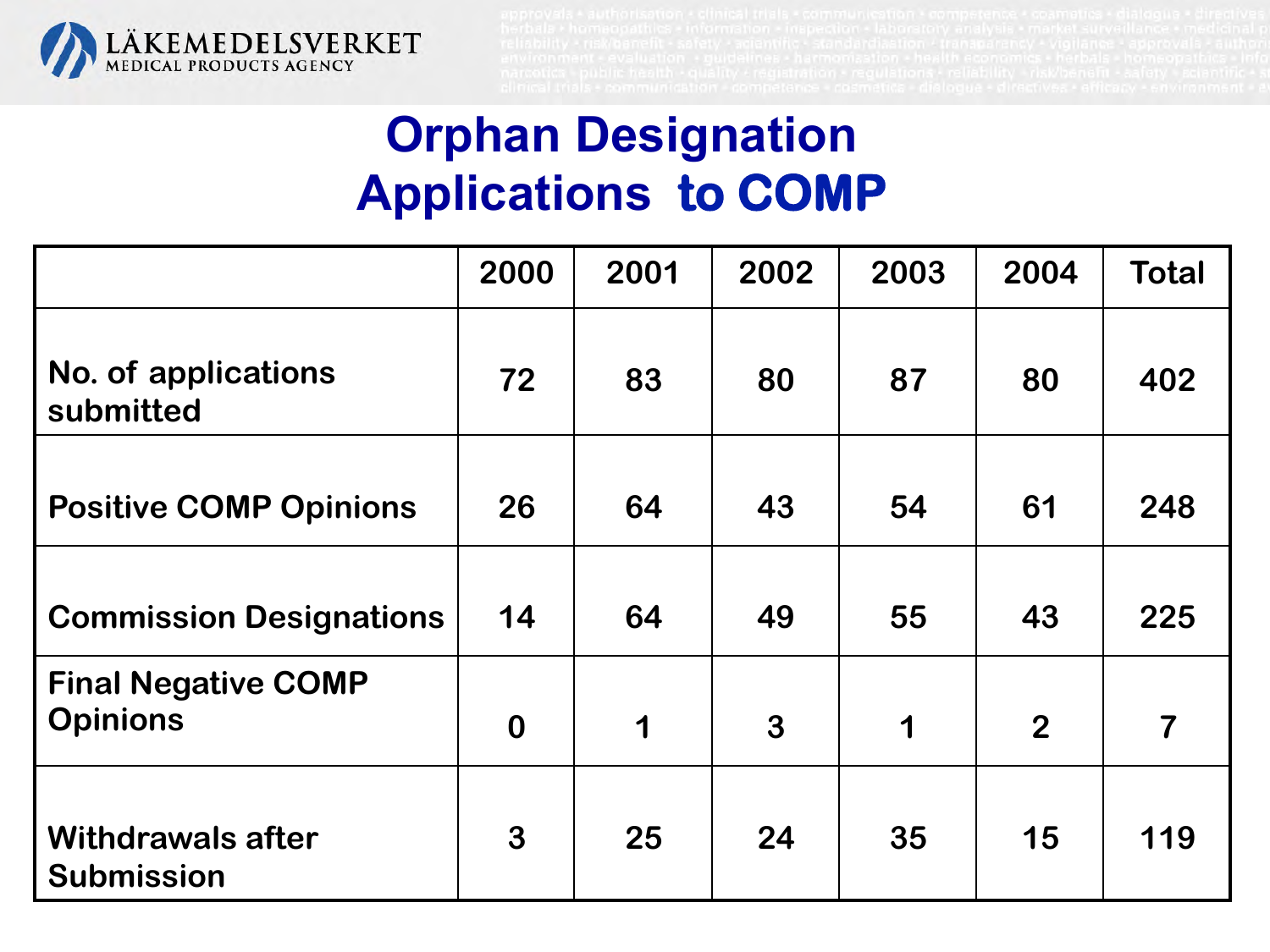

### **Submission of Orphan MAAs to EMEA**

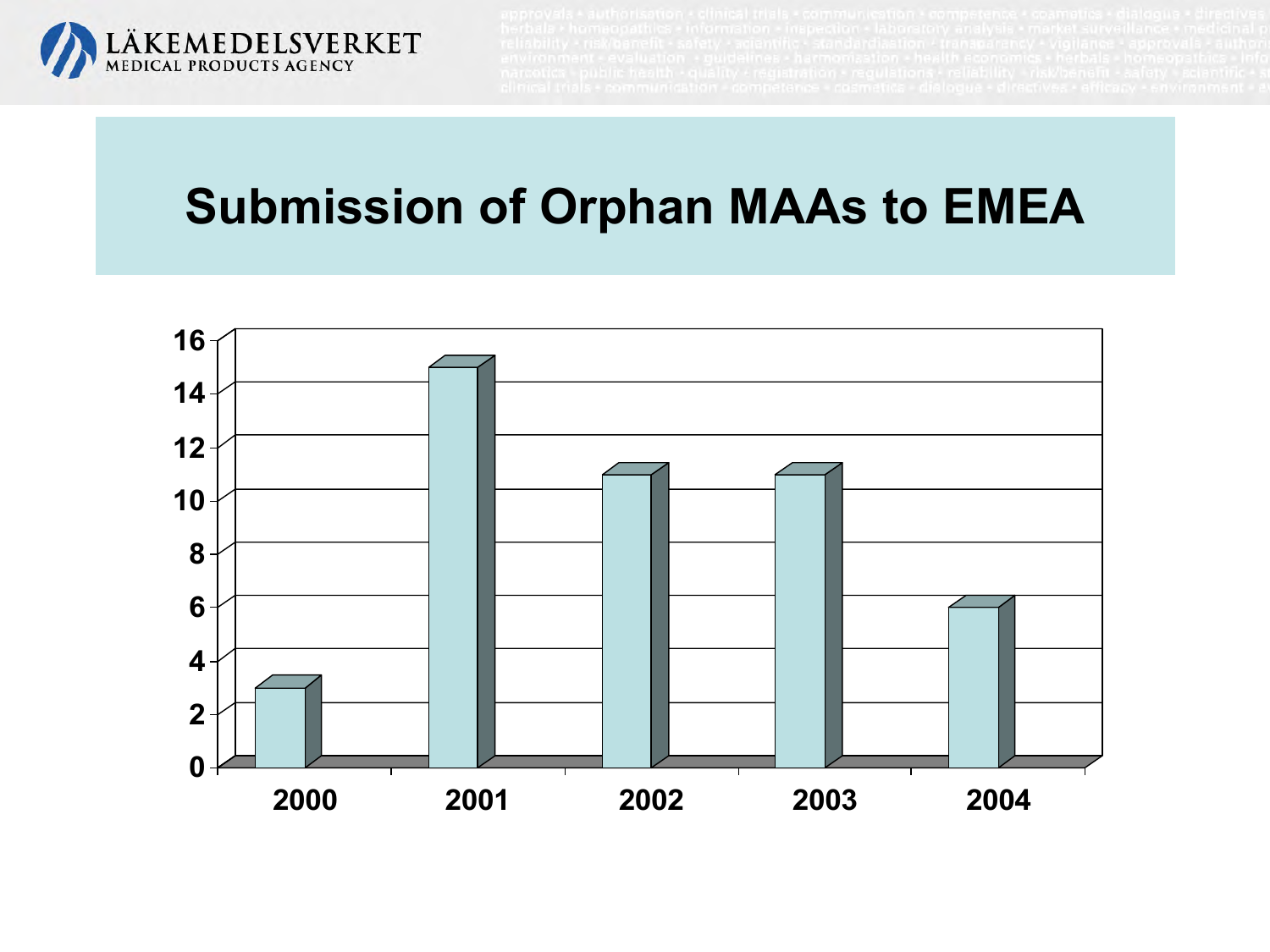

### **Orphan CHMP Opinions over time**

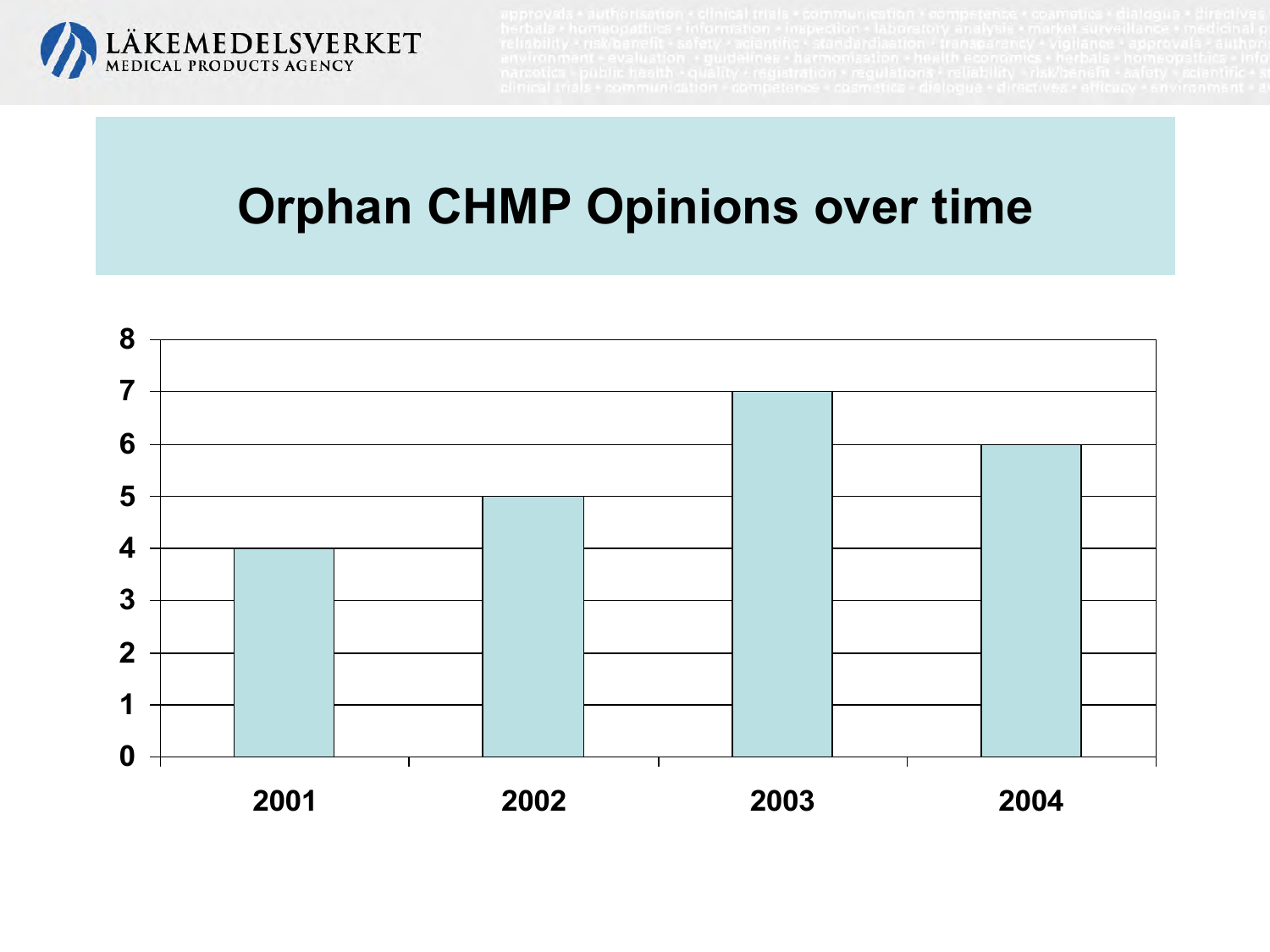

#### **Approved Orphan MAAs (I) End 2004**

#### ★ **Seventeen authorisations granted to date**

- ➢ **Fabrazyme for Fabry disease**
- ➢ **Replagal for Fabry disease**
- ➢ **Glivec for chronic myeloid leukaemia**
- ➢ **Tracleer for pulmonary arterial hypertension**
- ➢ **Trisenox for acute promyelocytic leukaemia**
- ➢ **Somavert for acromegaly**
- ➢ **Zavesca for Gaucher disease**
- ➢ **Carbaglu for hyperammonaemia**
- ➢ **Aldurazyme for Mucopolysaccharidosis**
- ➢ **Busilvex (iv) for haematopoietic progenitor cell transplantation**
- ➢ **Ventavis for pulmonary arterial hypertension**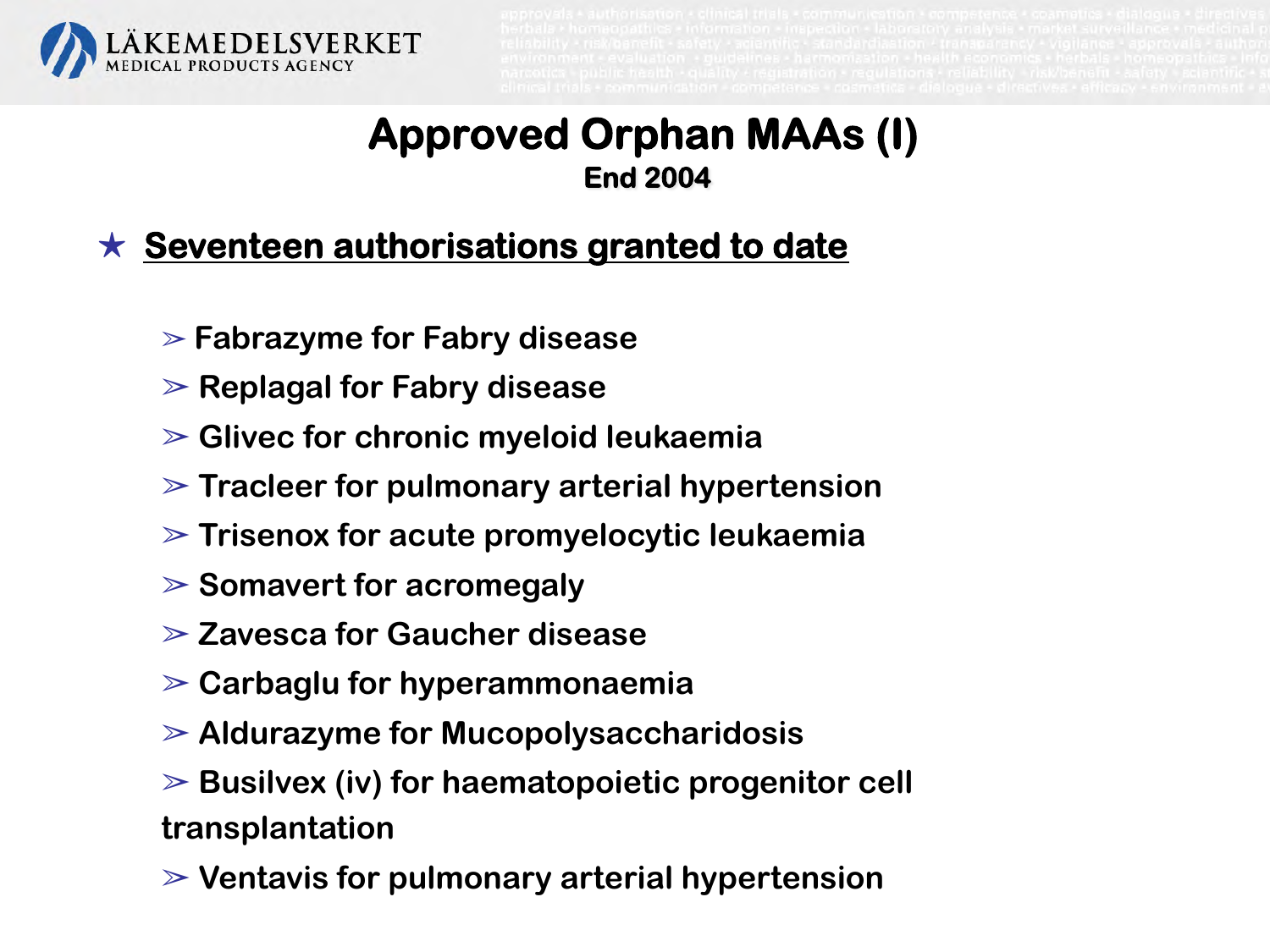

#### **Approved Orphan MAAs (II) End 2004**

#### ★ **Seventeen authorisations granted to date**

- ➢ **Onsenal for Familial Adenomatous Polyposis**
- ➢ **Photobarr for Barrett's oesophagus**
- ➢ **Litak for hairy cell leukaemia**
- ➢ **Lysodren for adrenal cortical carcinoma**
- ➢ **Pedea for patent ductus arteriosus**
- ➢ **Wilzin for Wilson's disease**
- ➢ **Xagrid for essential thrombocythaemia**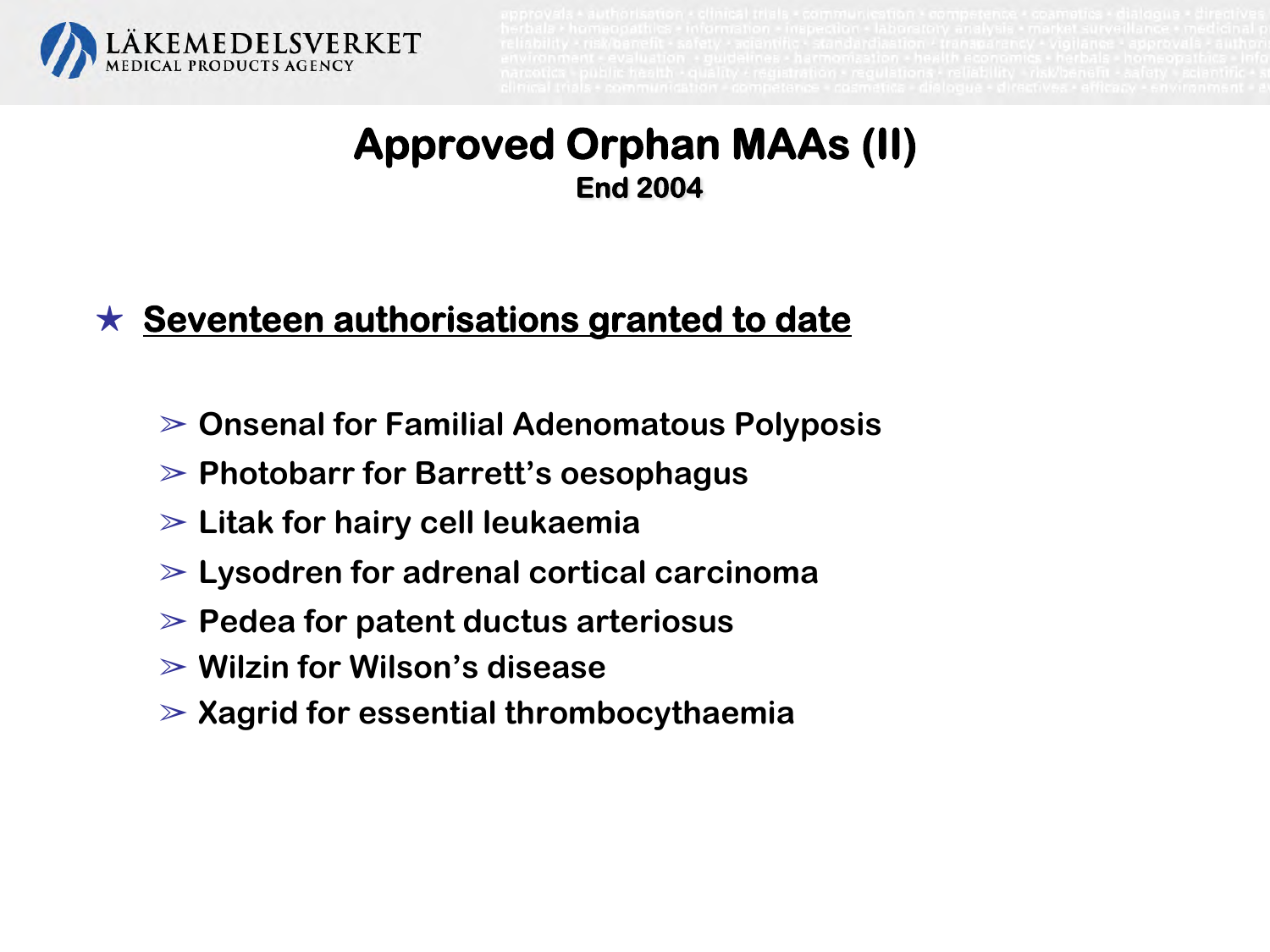

### **Other outcomes of Orphan MAAs end 2004**

#### **Two negative opinions**

- ➢ **Serostim for AIDS wasting**
- ➢ **Yondelis for soft tissue sarcoma**

#### **Seven applications for MA withdrawn**

- ➢ **for amyotrophic lateral sclerosis**
- ➢ **for methanol poisoning**
- ➢ **for advanced cutaneous T cell lymphoma**
- ➢ **for erythema nodosum leprosum**
- ➢ **for pulmonary arterial hypertension**
- ➢ **for multiple myeloma**
- ➢ **for Wegener's granulomatosis**

#### **Eleven centralised applications in review process Four applications filed through Mutual Recognition**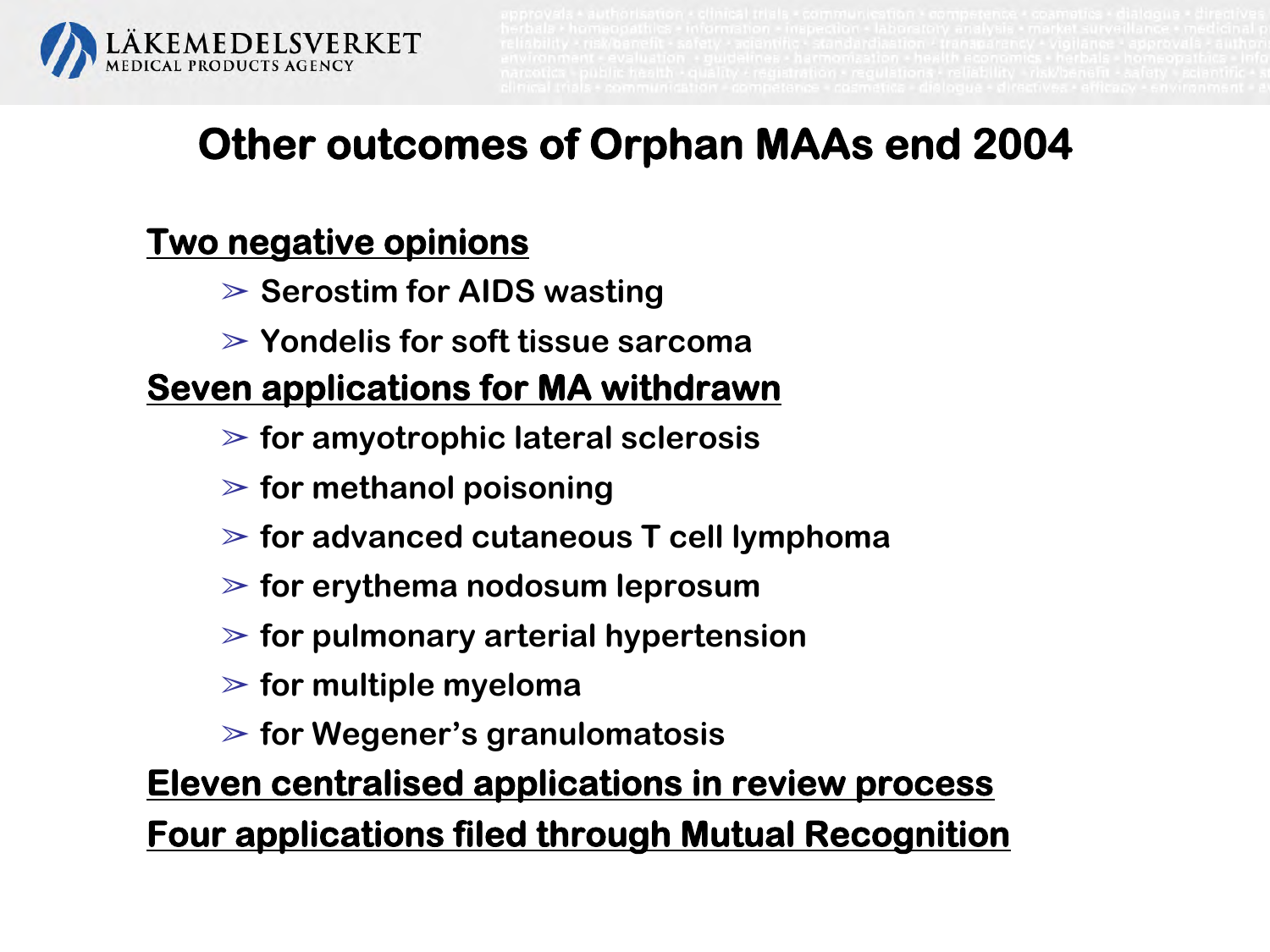

### **Orphan CHMP opinions**



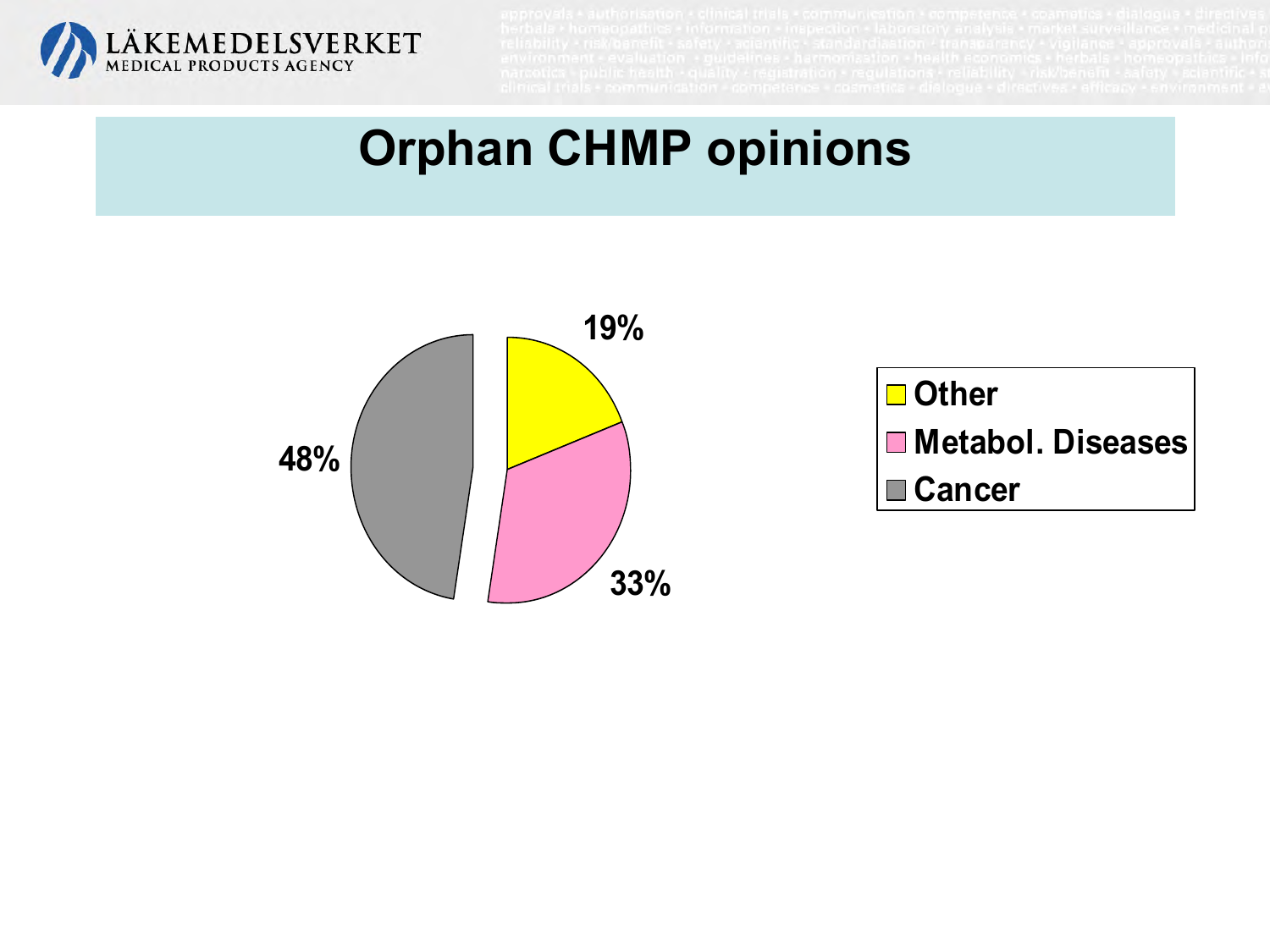

## **Challenges**

- 1. Regulatory decision on (very) small databases
	- MA should be based on "normal" requirements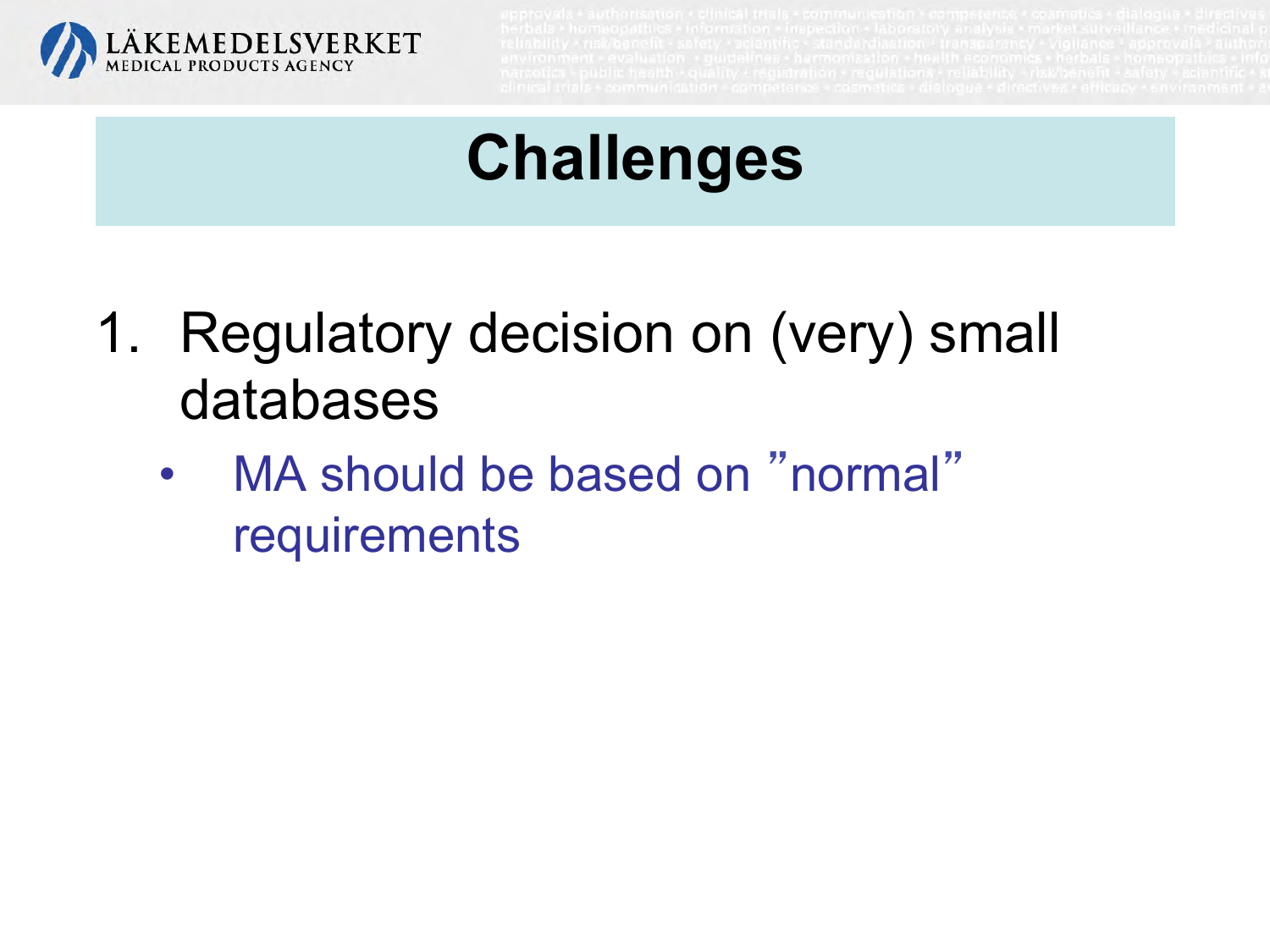

#### **Overview clinical studies in positive CHMP opinions**

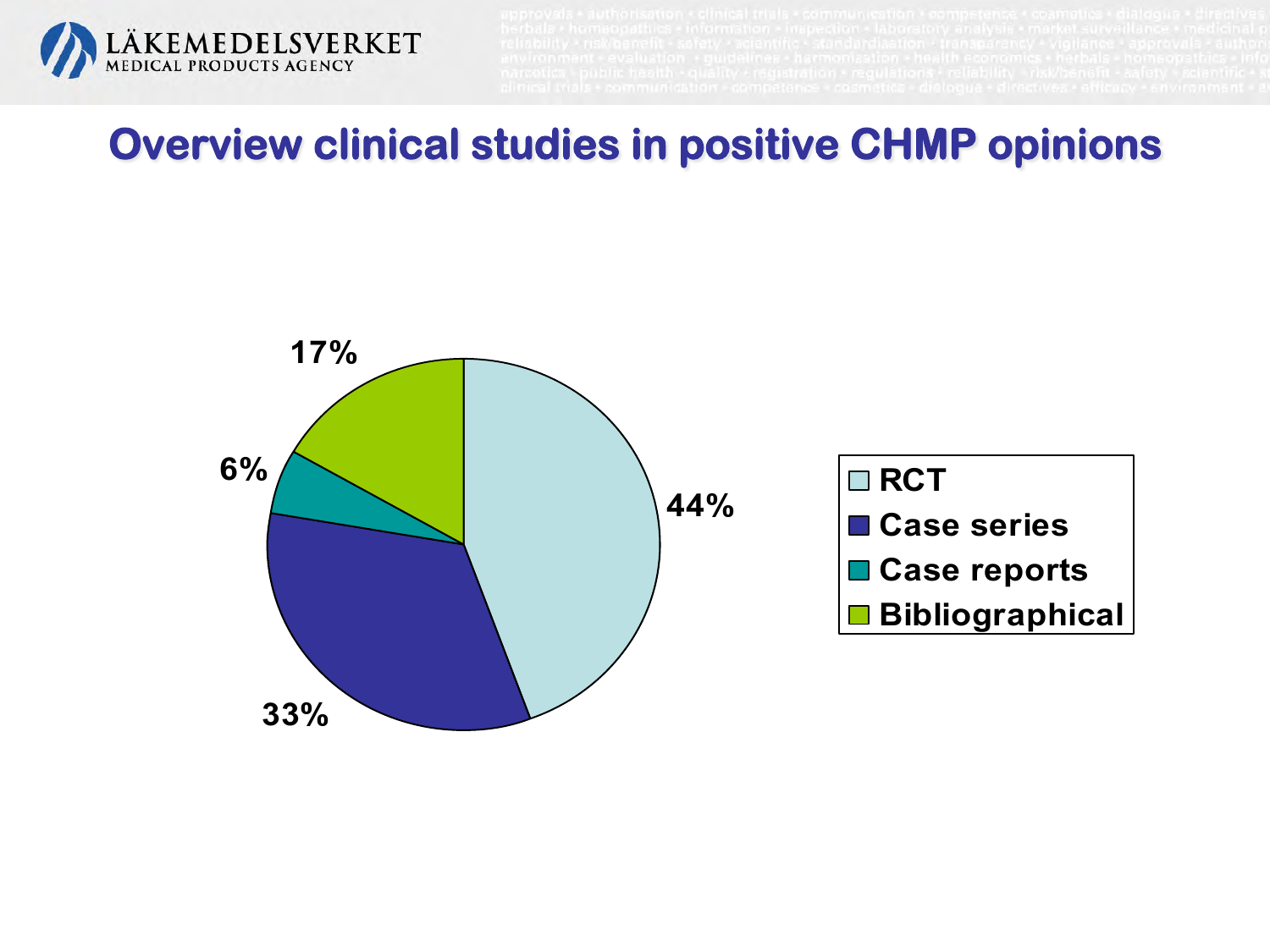

#### **Overview clinical studies in positive opinions**

|                   | <b>Efficacy Patients (active)</b> | <b>Safety patients</b> |  |
|-------------------|-----------------------------------|------------------------|--|
| Fabrazyme         | 58 (29)                           | 73                     |  |
| <b>Replagal</b>   | 41(21)                            | 43                     |  |
| <b>Trisenox</b>   | 52                                | 251                    |  |
| <b>Tracleer</b>   | 246 (166)                         | 174                    |  |
| <b>Zavesca</b>    | 82                                | 96                     |  |
| <b>Somavert</b>   | 157(111)                          | 167                    |  |
| Carbaglu          | 12                                | 20                     |  |
| <b>Busilvex</b>   | 102                               | 103                    |  |
| <b>Aldurazyme</b> | 45 (22)                           | 55                     |  |
| <b>Wilzin</b>     | 191 bibliographic                 | 255                    |  |
| <b>Orfadin</b>    | 207 compassionate                 | >500                   |  |
| <b>Litak</b>      | 63                                | 523                    |  |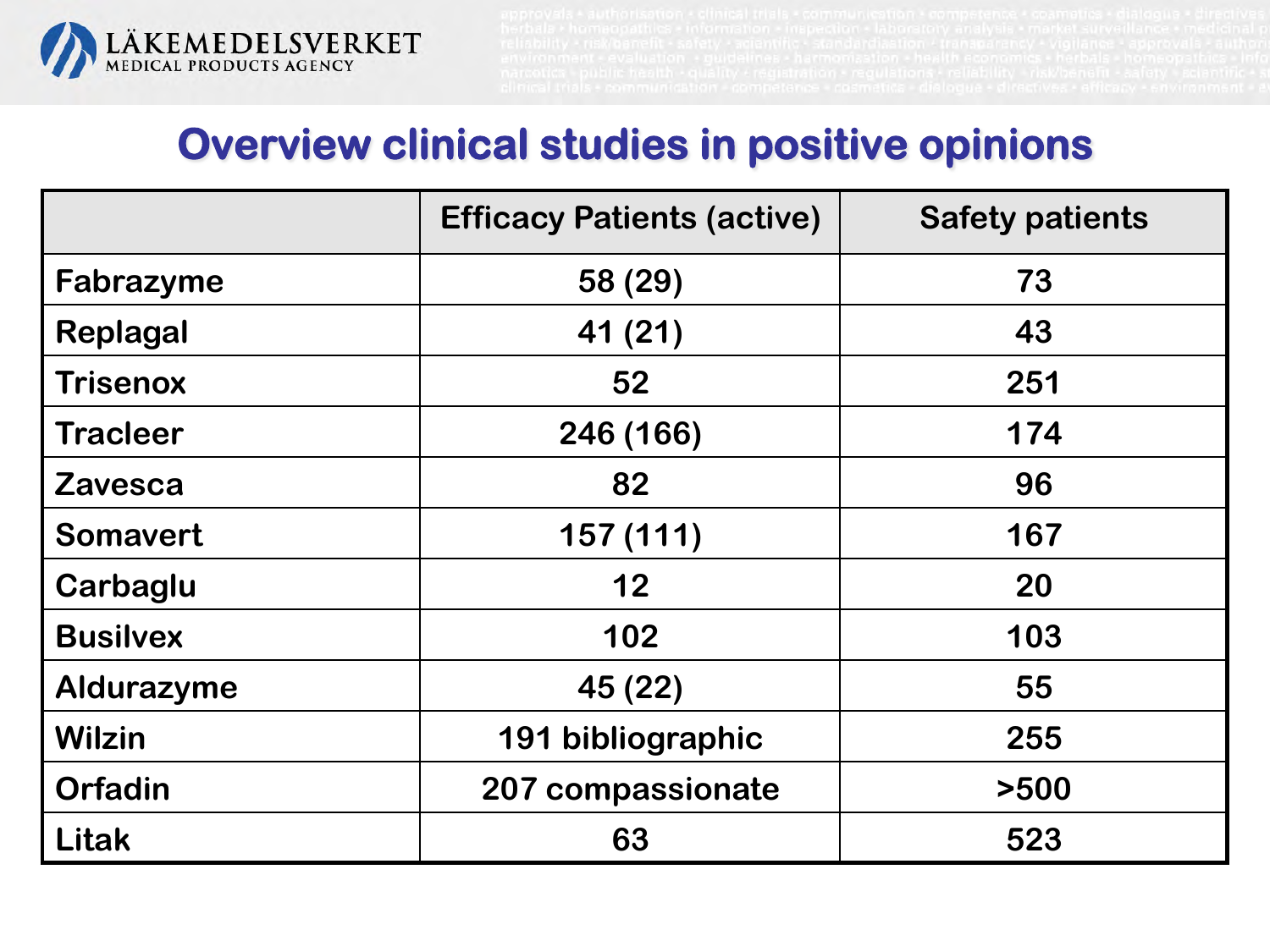

# **Challenges and tools**

- 1. Regulatory decision on (very) small databases
	- Restricted authorisation
		- Approval under Exceptional Circumstances
		- Conditional Approval
		- EU Compassionate Use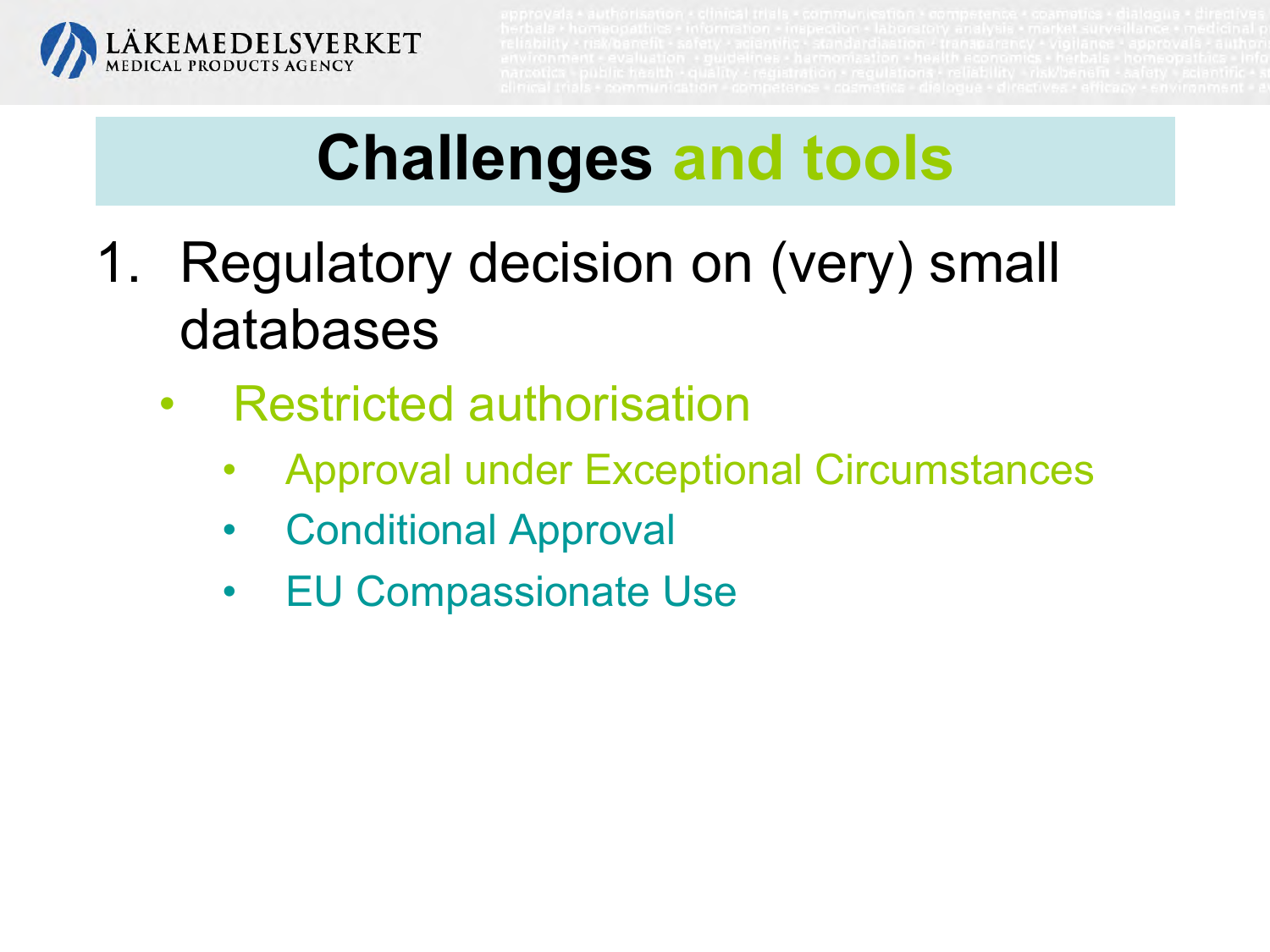

#### **Approved under Exceptional Circumstances 1998 – June 2004**

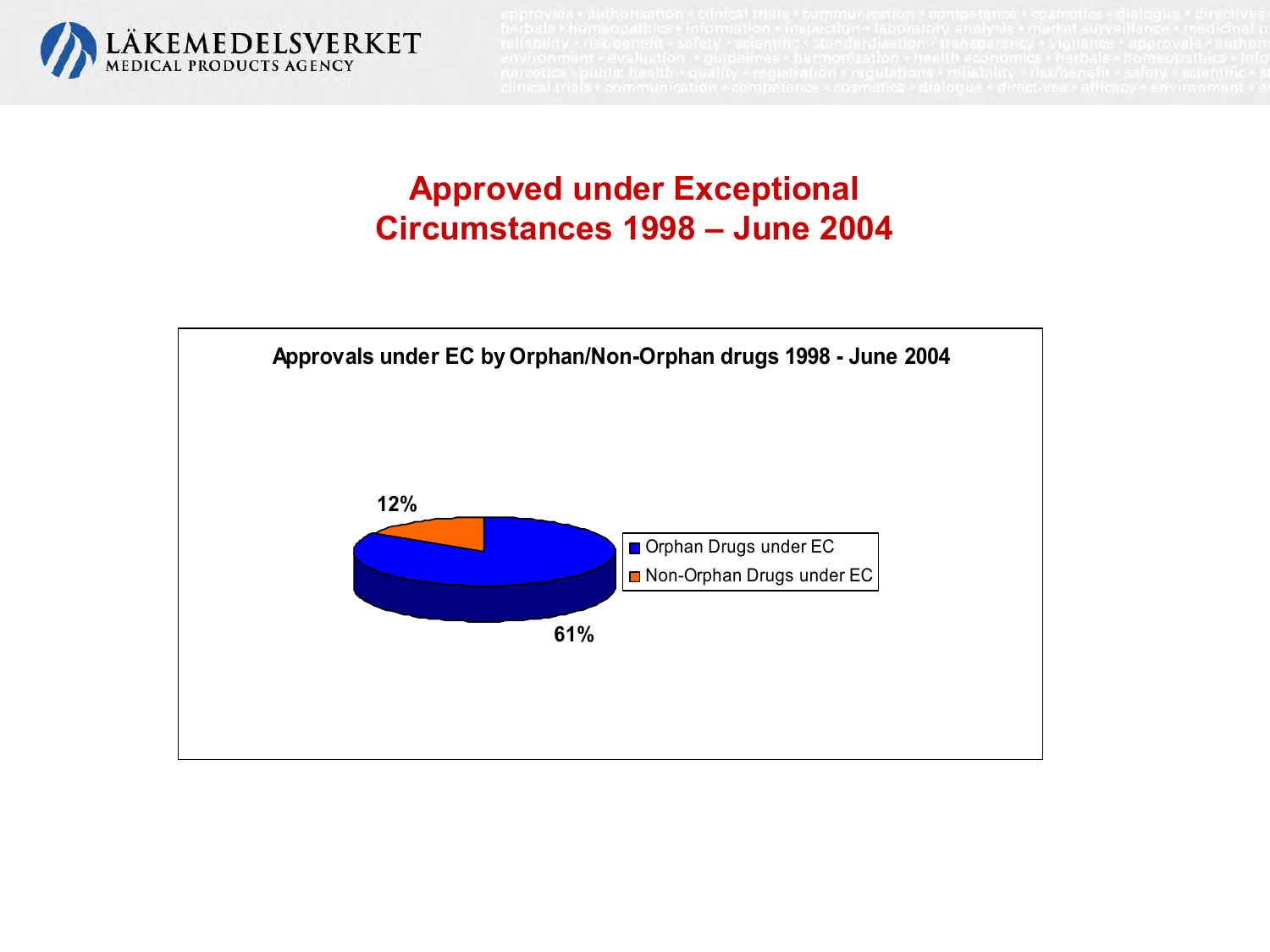

# **Challenges and tools**

- 1. Regulatory decision on (very) small databases
	- Restricted authorisation
		- Approval under Exceptional Circumstances
		- Conditional Approval
		- EU Compassionate Use
	- Improving methods for data interpretation and study designs
		- Work within CHMP Efficacy Working Party
		- Implementation through Protocol Assistance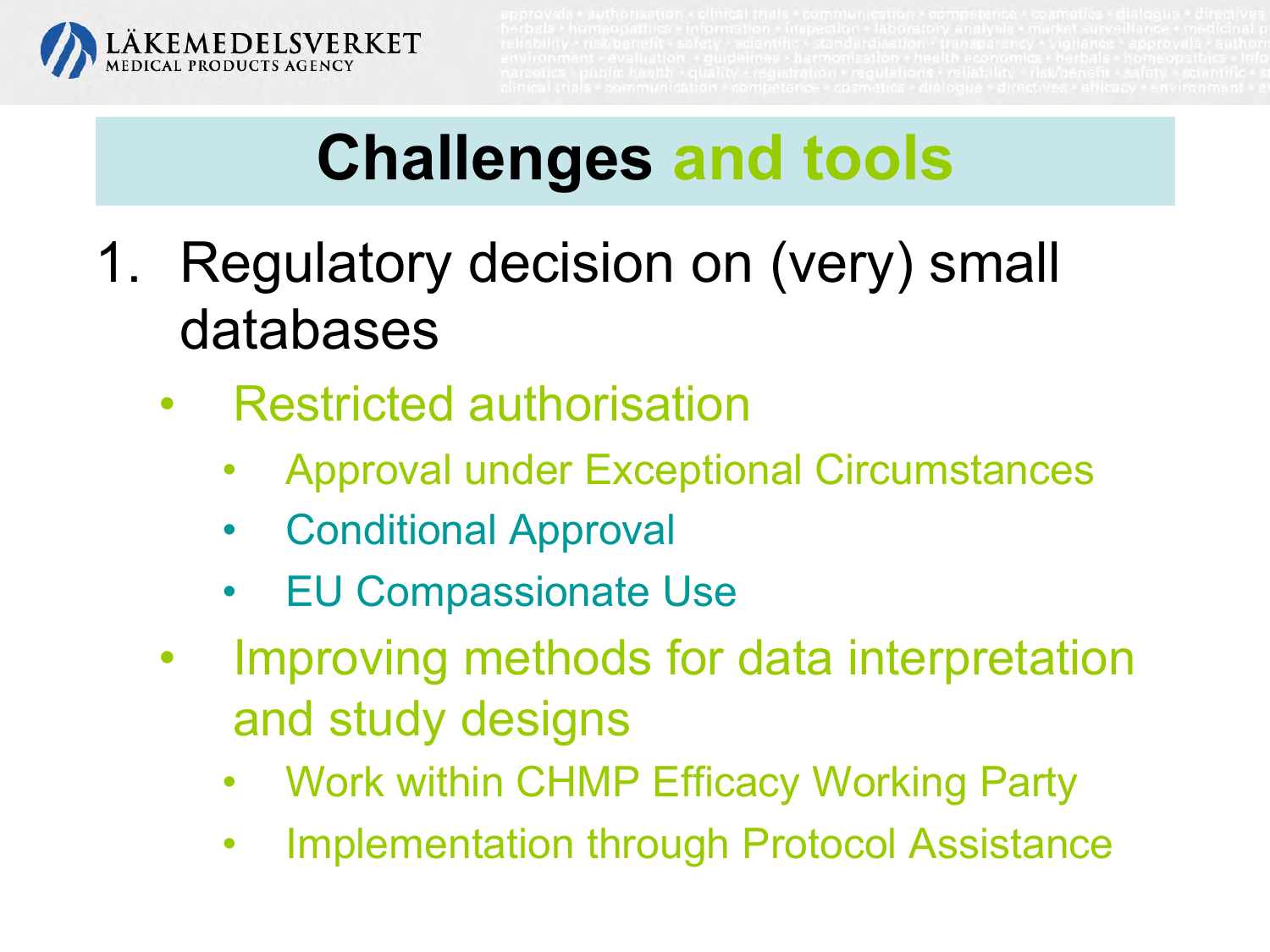

## **Challenges**

2. Prospective learning from postmarketing experience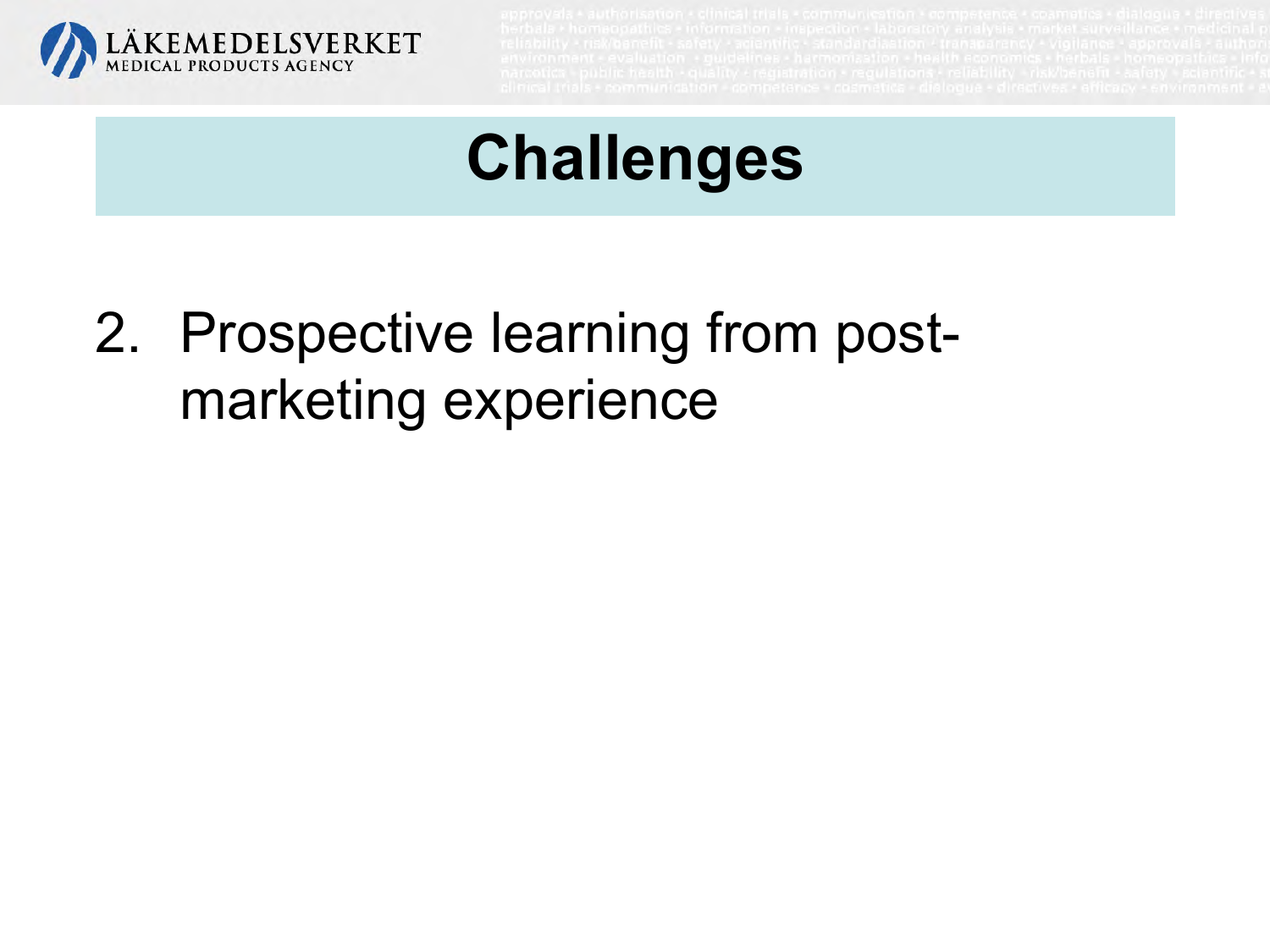

## **Challenges and tools**

- 2. Prospective learning from postmarketing experience
	- Making Marketing Authorisation a (new) Starting Point
		- Constructive / Feasible Obligations
			- Aiming at maximal data generation on targeted issues
			- Interaction with Scientific Advice / Protocol **Assistance**
		- Some degree of across-products perspective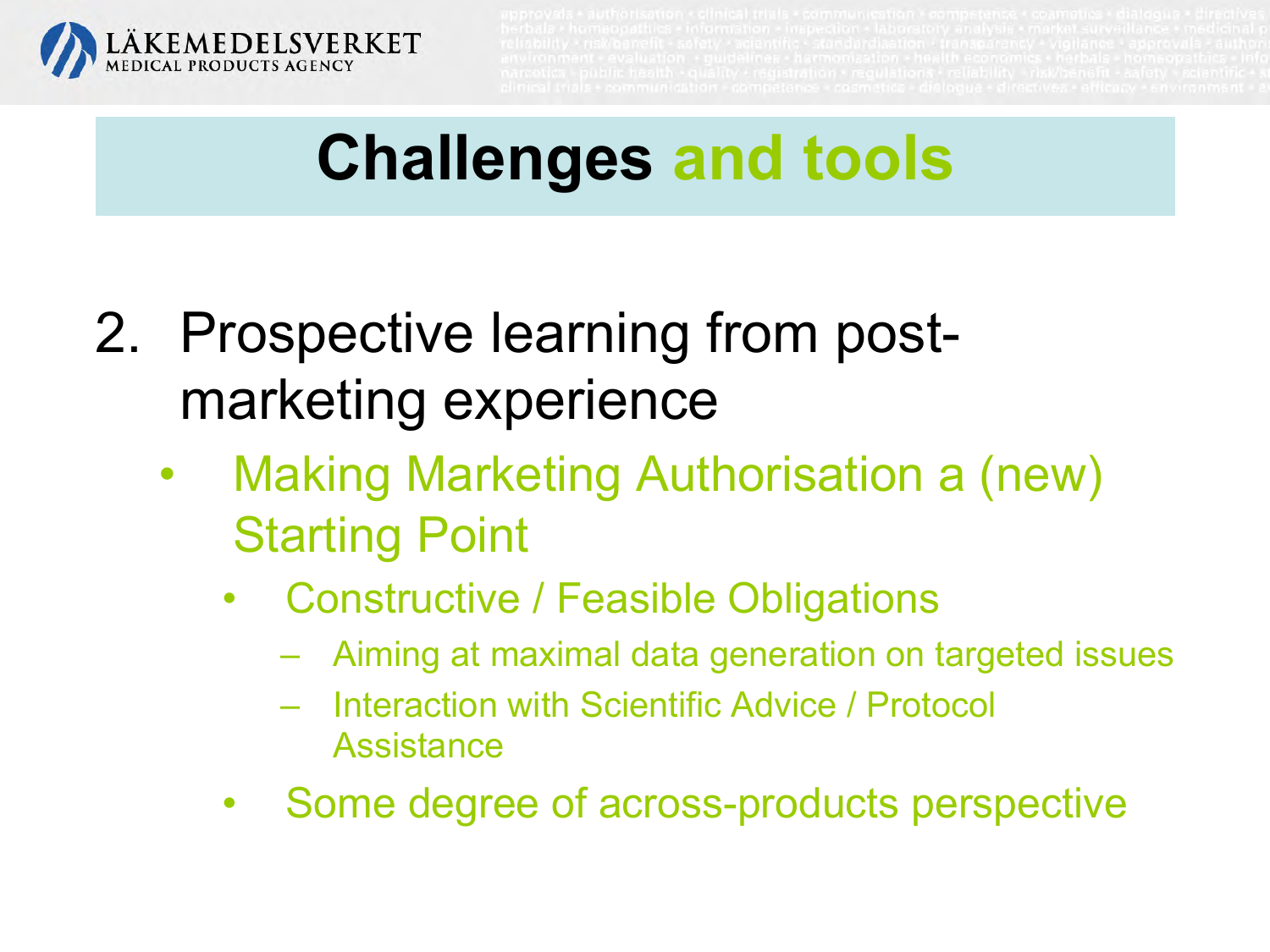

## **Tracleer (bosentan)**

- Endothelin receptor antagonist for PAH
- Pivotal study vs. PLA
	- Significant effect in primary endpoint: 6 min walking distance in patients with PAH stage III
	- Safety concern: High incidence of LFT elevation of unclear significance
- SO Pharmacovigilance: TRAX PMS system
	- Centralised supply (per country)
	- Identification of prescribers
	- Information to identified prescribers
	- Solicited, selective AE reporting to Internet-based system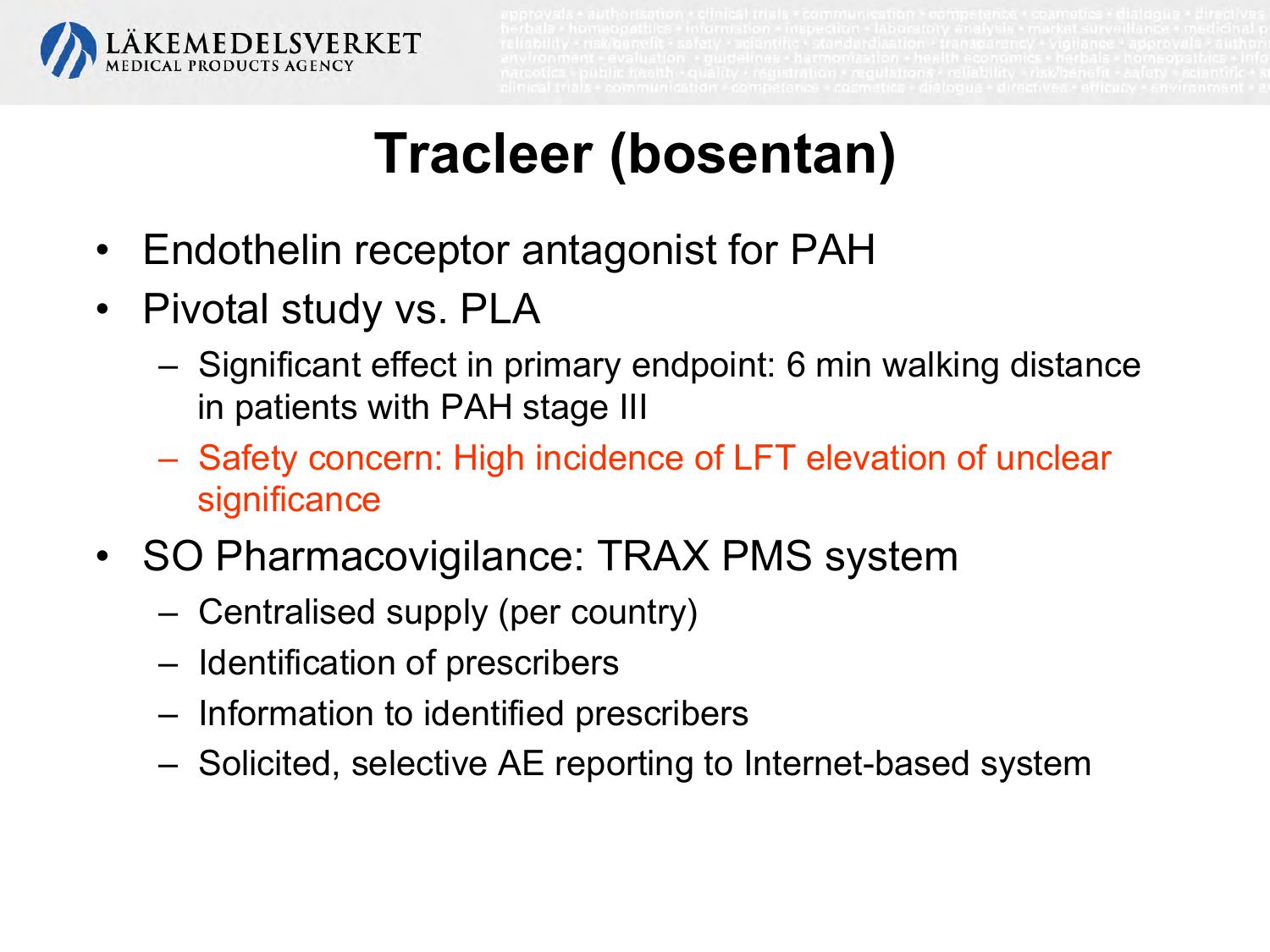

### **Tracleer (bosentan) 5th TRAX report March 2004**

| Country                         | <b>Centres currently</b> | Known            | <b>Entered into</b> | % of patients |
|---------------------------------|--------------------------|------------------|---------------------|---------------|
|                                 | participating in         | <b>TRACLEER-</b> | <b>TRAX PMS</b>     | enrolled in   |
|                                 | <b>TRAX PMS</b>          | treated          |                     | <b>TRAX</b>   |
|                                 |                          | patients         |                     | database      |
| TRACLEER commercially available |                          |                  |                     |               |
| Austria                         | 17                       | 91               | 60                  | 66 %          |
| Denmark                         | 3                        | 13               | 13                  | $100\%$       |
| Finland                         | 5                        |                  | 7                   | $100\%$       |
| France                          | 159                      | 794              | 705                 | 89 %          |
| Germany                         | 185                      | 876              | 724                 | 83 %          |
| Greece                          | 34                       | 156              | 140                 | 90 %          |
| Ireland                         | $\overline{2}$           | 50               | 45                  | 90 %          |
| Italy                           | 56                       | 435              | 365                 | 84 %          |
| The Netherlands                 | 25                       | 126              | 120                 | 95 %          |
| Norway                          | 3                        | 21               | 15                  | $71\%$        |
| Sweden                          | 26                       | 90               | 84                  | 93 %          |
| Spain                           | 2                        | 302              | 24                  | $8\%$         |
| The United Kingdom              | 13                       | 480              | 463                 | 96 %          |
| <b>Total</b>                    | 530                      | $3441*$          | 2765                | 80 %          |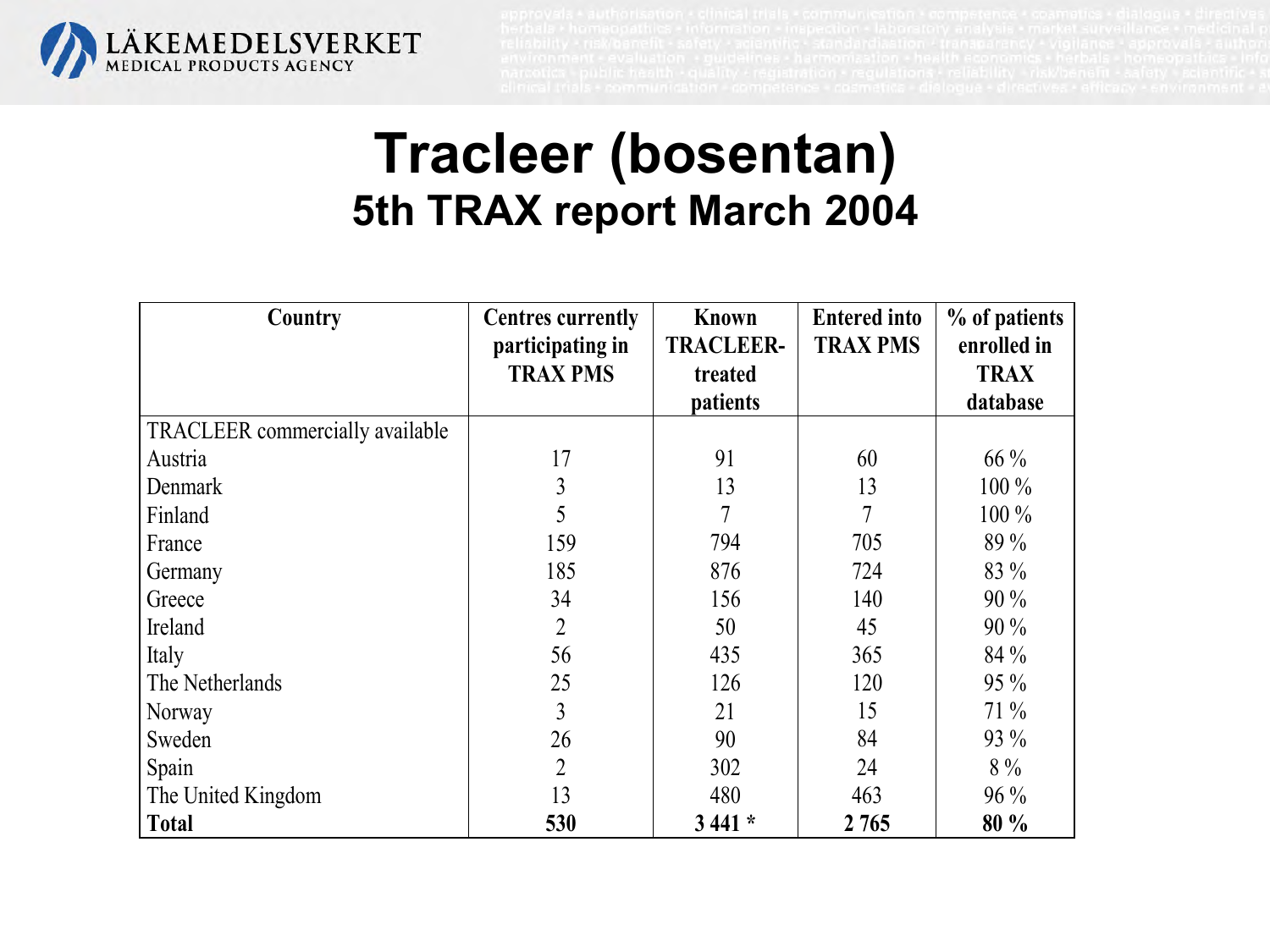

# **Challenges and tools**

- 3. Prospective interaction during product development
	- Improved use of Protocol Assistance
		- New therapies/technologies
		- Small and medium-sized enterprises
		- Transparency and proactivity
		- Increased expert consultation
			- including patient representatives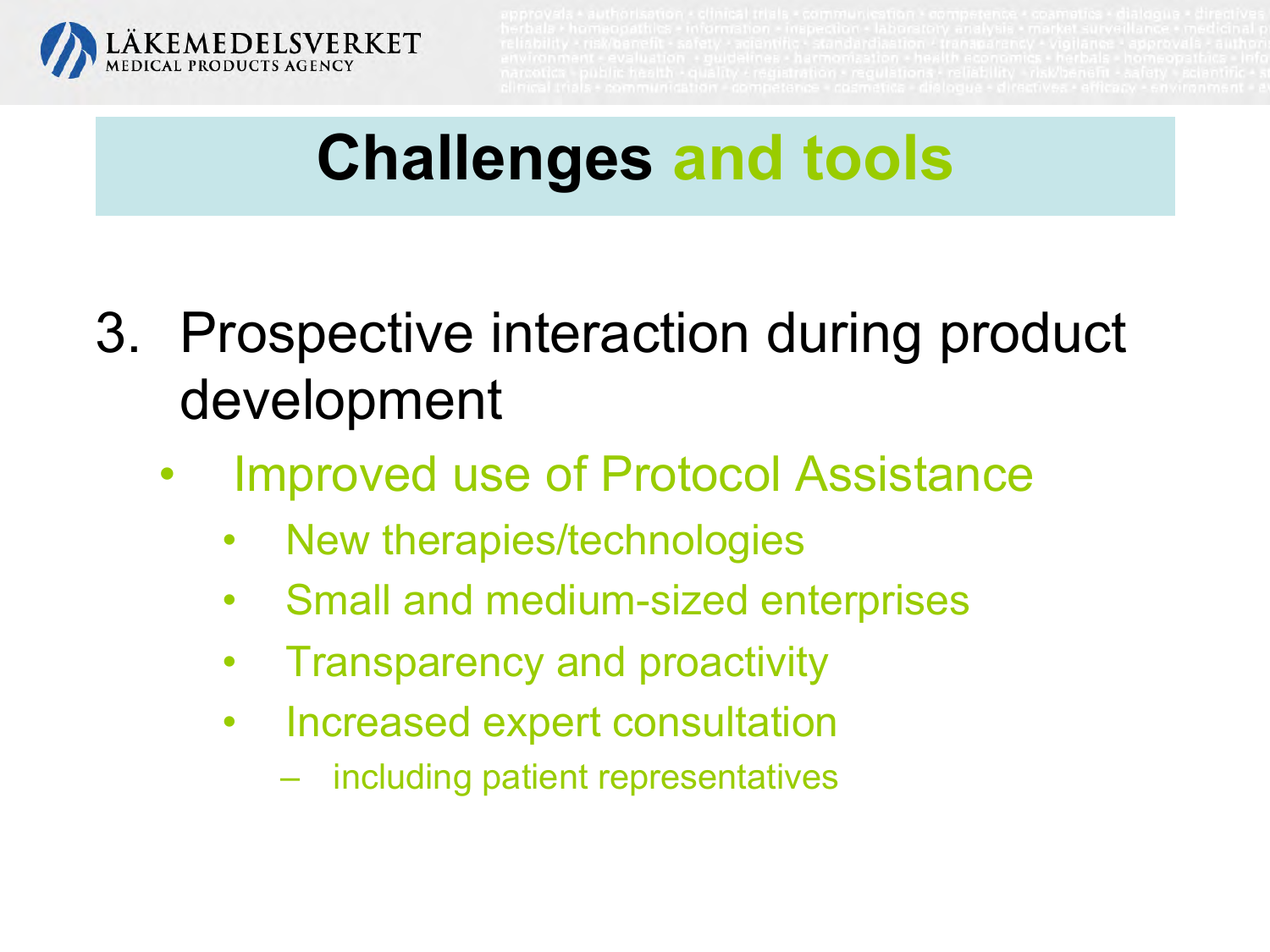

# **Challenges and tools**

- 4. Issues of "signficant benefit" , "similarity" and "clinical superiority"
	- Significant benefit COMP
	- Similarity/superiority CHMP
		- EC draft guideline released for consultation